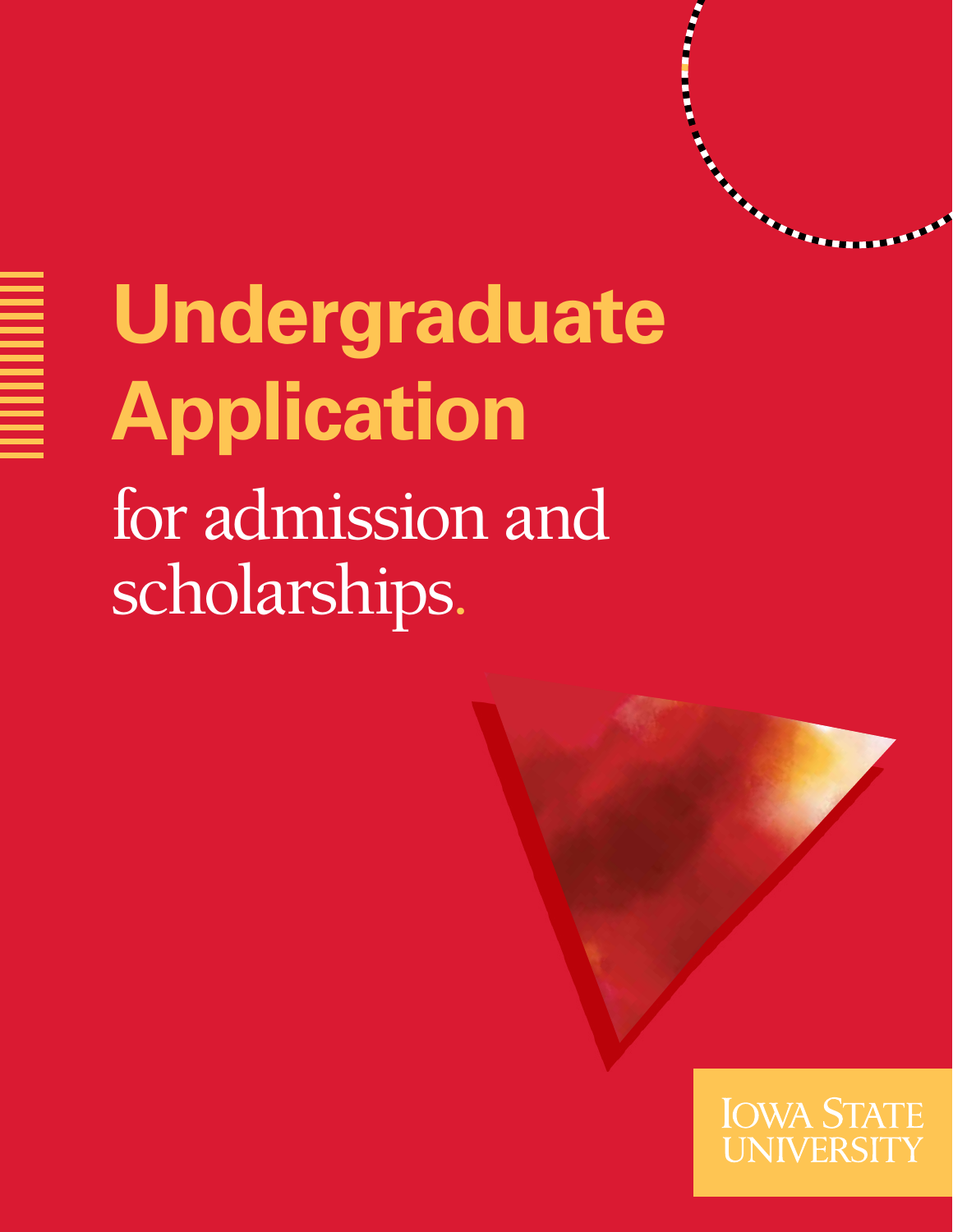# **IOWA STATE UNIVERSITY** *Application for Undergraduate Admission and Scholarships*

### **Instructions and Special Information**

Please print or type the information on this application. Be sure to use your legal name. If your high school or college records may appear under a different name, please indicate that name in item #1.

For additional information about admission, campus visits, financial aid, and scholarships, visit admissions.iastate.edu or call 800 262-3810. Students with disabilities may obtain information about support services available at Iowa State University at sdr.dso.iastate.edu or by writing to the Student Accessibility Services office, 1076 Student Services Building, 2505 Union Drive, Ames, Iowa 50011-2030, or by calling 515 294-7220.

To be considered for many of Iowa State University's scholarships, you need only complete this application. However, because some scholarships require additional information, you should refer to financialaid.iastate.edu. Early applicants are more likely to receive scholarship consideration.

#### **Go to admissions.iastate.edu/apply for admission application deadline information.**

## *If you are still in high school:*

- Complete Section A of the High School Course Requirements Report Form on the next page.
- If you wish to have your ACT or SAT scores factored into your admission decision, please request your test scores be sent to Iowa State directly from the testing agency. The ACT code for Iowa State is 1320 and the SAT code is 6306.
- IMPORTANT: If you have attempted any college coursework while enrolled in high school, you must do the following: 1) List in item #15 the name of the college(s) from which you are taking coursework. 2) List in item #15 the college courses you are now taking or will take prior to your planned entry to Iowa State. 3) Request that the college or university send an official copy of your transcript to Iowa State University's Office of Admissions.

#### *If you are enrolled in another college or university or you are not presently enrolled in high school or college:*

- Do not complete the High School Course Requirements Report Form of this application.
- For item #15, list all of the colleges from which you have attempted college coursework. If you are transferring from an Iowa community college and you will not complete your associate's degree, diploma or certification prior to entering Iowa State, you may request that your Iowa State transcript for each of your first three terms be automatically sent to the community college you designate for purposes of completing your degree or other certification. (Note: To be considered for participation in this program, you must have completed a least 30 transferrable semester credits from the community college you indicate prior to entering Iowa State.) To participate in the program and request that your transcripts be sent for this purpose, please indicate the Iowa community college from which you intend to complete your degree, diploma or certification.
- For item #15, list the college courses you are now taking or will take prior to your planned entry to lowa State.
- Request that an official copy of your transcript be sent to Iowa State from each college from which you have attempted college coursework. If you have earned fewer than 24 transferable semester credits, an official copy of your high school transcript and your ACT or SAT scores are also required. If you have earned 24 or more transferable semester credits, you are strongly encouraged to have your high school transcript and test scores sent for the purposes of advising and placement.
- After you have completed your final term of study at another college or university, you must request that an official copy of your final transcript be sent to the Office of Admissions.

*Disclosure of your Social Security Number (SSN) is requested for the student records system of Iowa State University. Federal law requires that you provide your SSN if you are applying for financial aid or desire to claim federal educational tax benefits. Although an SSN is not required for admission to Iowa State, your failure to provide an SSN may delay the processing of your*  application. Your SSN is maintained and used by lowa State for financial aid, internal verification, and administrative purposes, and for reports to federal and state agencies as required by law. The privacy and confidentiality of your SSN is protected by federal and state law, and lowa State will not disclose your SSN without your consent for any other purposes except as *allowed by law.* 

*Iowa State University requests the information on this application for the purpose of making an admission decision. No information from the application is routinely provided to persons outside the university except those items which are defined as public information. Responses to items marked "optional" are optional; responses to all other items are required. If you fail to provide the required information, the university may not consider your application.*

lowa State University does not discriminate on the basis of race, color, age, ethnicity, religion, national origin, pregnancy, sexual orientation, gender identity, genetic information, sex, marital status, disability, or s Inquiries can be directed to the Office of Equal Opportunity, 3350 Beardshear Hall, (515) 294-7612.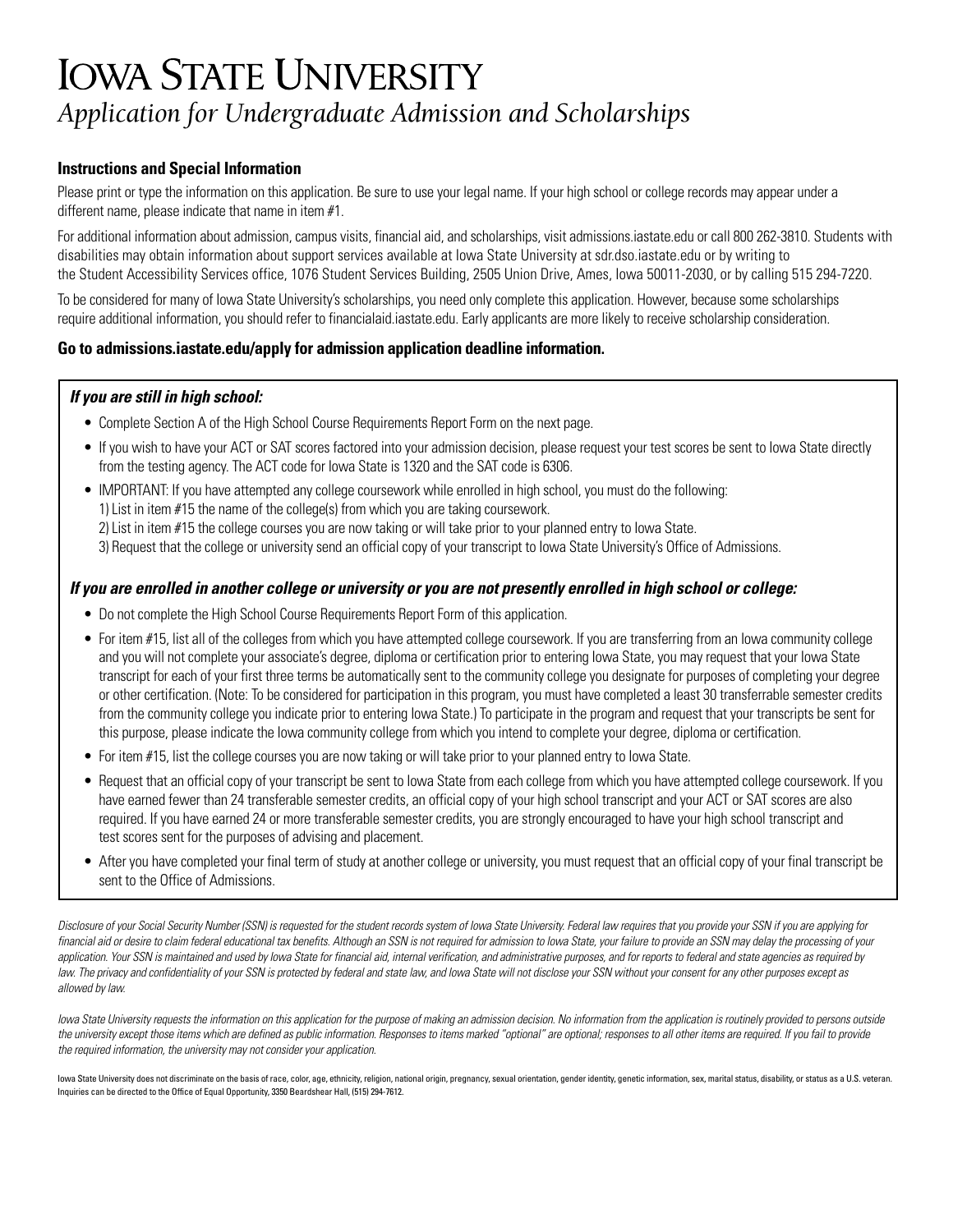# **IOWA STATE UNIVERSITY**<br>*High School Course Requirements Report Form already graduated, please skip this page.*

**IMPORTANT:** *Complete this page only if you* 

#### **Name\_\_\_\_\_\_\_\_\_\_\_\_\_\_\_\_\_\_\_\_\_\_\_\_\_\_\_\_\_\_\_\_\_\_\_\_\_\_\_\_\_\_\_\_\_\_\_\_\_\_\_\_\_\_\_\_\_\_\_\_\_\_\_\_\_\_\_\_\_ SS # \_\_\_\_\_\_\_\_\_\_\_\_\_\_\_\_\_\_\_\_\_\_\_\_\_\_\_\_\_**

(Last) (First) (Middle)

#### **High School Core Courses**

Indicate the core courses you have completed or will complete before you graduate high school, including AP courses. Use whole numbers and decimals to indicate the credit you will receive (1 for one year, .5 for one semester, etc.). Note: one semester of coursework in a block scheduling system is typically equal to one academic year.

#### **English**

Four years required, emphasizing writing, speaking, and reading, as well as an understanding and appreciation of literature.



#### **Social Studies**

Two years required for admission to the colleges of Agriculture and Life Sciences, Business, Design, Engineering, and Human Sciences. Three years required for admission to the College of Liberal Arts and Sciences.



#### **Mathematics**

Three years required, including one year each of algebra I, geometry, and algebra II.



#### **Academic Information**

Do not estimate. Provide the data requested below as report to you at the end of your most recently completed semester or trimester.

#### **GPA**

Please be sure to report your GPA on a 4-point scale. If your school provides more than one GPA (e.g., weighted GPA and non-weighted GPA), please use the best GPA. If your school does not calculate or report GPA, leave the box below blank.

GPA | 0UT OF 4.00

SAT DATE SAT EBRW SAT MATH

#### **Test Scores**

If you wish to have your ACT or SAT scores factored into your admission decision, you may list them below:

| <b>ACT DATE</b>      |  |  |
|----------------------|--|--|
| <b>ACT COMPOSITE</b> |  |  |
| <b>ACT ENGLISH</b>   |  |  |
| <b>ACT MATH</b>      |  |  |
| <b>ACT READING</b>   |  |  |
| <b>ACT SCIENCE</b>   |  |  |
|                      |  |  |

#### **Science**

Three years required, including two years which emphasize elements of biology, chemistry, or physics. Note: 9th grade physical science is categorized as general science.



#### **World Language**

Two years of a single world language are required for admission to the colleges of Engineering and Liberal Arts and Sciences. World language is not required for admission to the colleges of Agriculture and Life Sciences, Business, Design, or Human Sciences. **Note:** You may list your 8th grade world language courses *only* if your high school counts it as high school-level world language.



#### **Computer Science**

While computer science coursework is not required for admission, completion of any of the specific courses listed below is factored into the admission decision.

|                             |  |  | 11 12 COLLEGE |         |
|-----------------------------|--|--|---------------|---------|
| COMPUTER SCIENCE PRINCIPLES |  |  |               | YEAR(S) |
| AP COMPUTER SCI PRINCIPLES  |  |  |               | YEAR(S) |
| AP COMPUTER SCIENCE A       |  |  |               | YEAR(S) |
| <b>IB COMPUTER SCIENCE</b>  |  |  |               | YEAR(S) |

| If English is not your primary language (one of     |  |
|-----------------------------------------------------|--|
| the first languages you learned as a child), please |  |
| list your TOEFL, IELTS, or Duolingo English scores  |  |
| below.                                              |  |

TOEFL SCORE

IELTS SCORE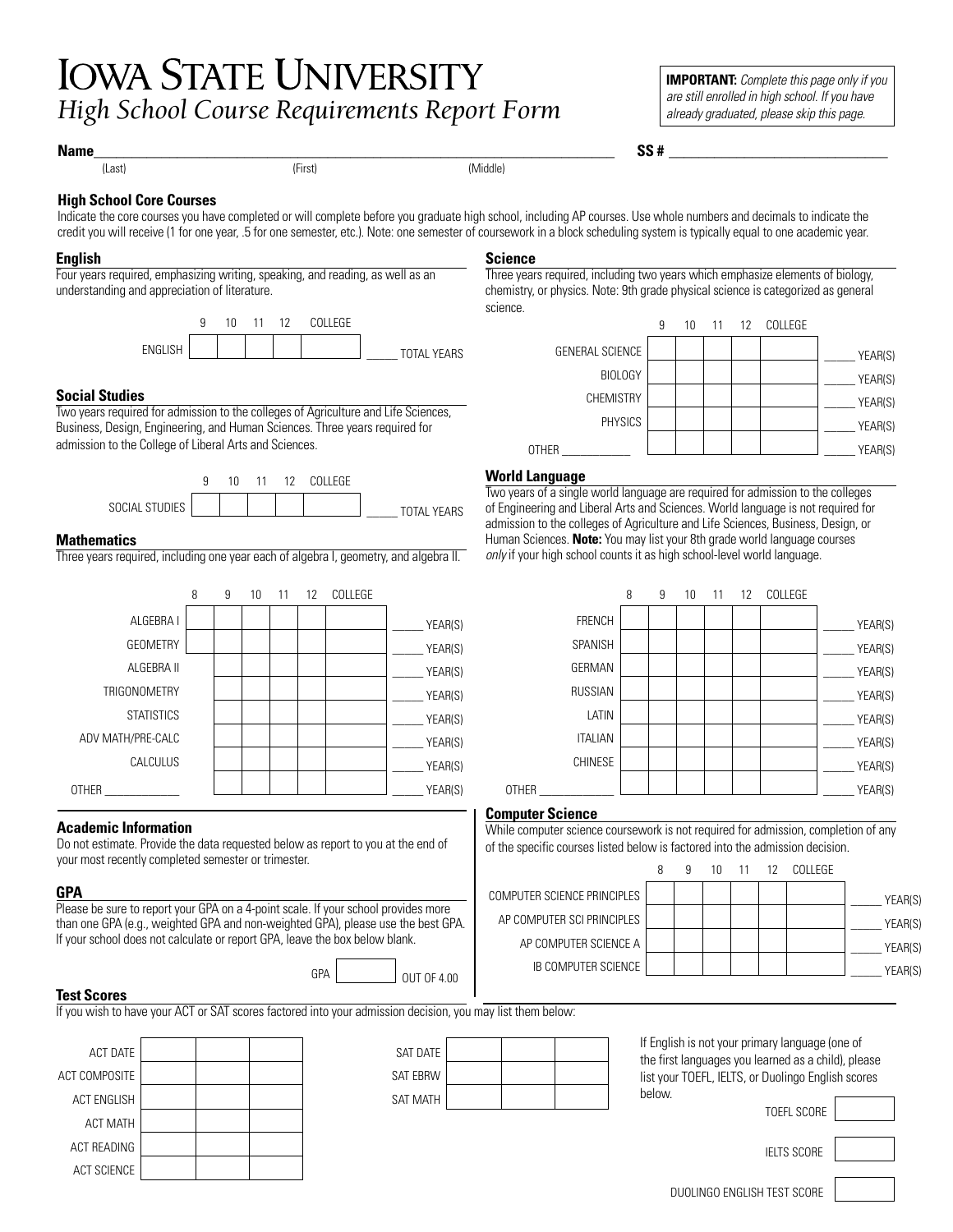Please select your application type:

 $\square$  U.S./Domestic  $\square$  International

| Last                                                                                                                                                                   | First             | Middle    |                                            | Other last names that may appear on previous academic transcripts                                                         |                        |
|------------------------------------------------------------------------------------------------------------------------------------------------------------------------|-------------------|-----------|--------------------------------------------|---------------------------------------------------------------------------------------------------------------------------|------------------------|
|                                                                                                                                                                        |                   |           |                                            |                                                                                                                           |                        |
| 3. Permanent home address                                                                                                                                              |                   |           |                                            |                                                                                                                           |                        |
|                                                                                                                                                                        | Number and street | $City^*$  |                                            | State*                                                                                                                    | $\overline{Z}$ ip code |
|                                                                                                                                                                        |                   |           |                                            | $\blacksquare$ $\blacksquare$ $\blacksquare$ and the last 12 months, have you lived outside of lowa? $\Box$ Yes $\Box$ No |                        |
| County, if in lowa                                                                                                                                                     |                   |           |                                            |                                                                                                                           |                        |
|                                                                                                                                                                        |                   |           | City                                       | State                                                                                                                     | Zip code               |
| 5. Primary phone (Channel Company of Channel Company Secondary phone (Channel Company of Channel Company of Ch                                                         |                   |           |                                            |                                                                                                                           |                        |
| 6. When do you plan to enter lowa State University? ____________________________<br>Go to admissions.iastate.edu/apply for admission application deadline information. |                   |           |                                            | Entering lowa State as a: □ Freshman □ Transfer                                                                           |                        |
| 7. Have you ever enrolled in lowa State coursework (including off-campus or intensive English)? $\Box$ Yes $\Box$ No If yes, when?                                     |                   |           |                                            |                                                                                                                           |                        |
| 8. Date of birth Gender □ Male □ Female<br>mm/dd/vvvv                                                                                                                  |                   |           |                                            |                                                                                                                           |                        |
| 9. Is English your primary language <i>(first language learned as child)</i> ? $\Box$ Yes $\Box$ No If no, what is your primary language?                              |                   |           |                                            |                                                                                                                           |                        |
| 10. Are you Hispanic or Latino/a? $\dagger$ $\square$ Yes $\square$ No                                                                                                 |                   |           |                                            |                                                                                                                           |                        |
| To which racial group(s) do you belong? $\Box$ Alaskan Native $\Box$ American Indian - list tribal/nation affiliation                                                  |                   |           |                                            |                                                                                                                           |                        |
| □ Asian □ African American or Black □ Native Hawaiian or Other Pacific Islander □ White                                                                                |                   |           |                                            |                                                                                                                           |                        |
| 11. Family Data                                                                                                                                                        |                   |           |                                            |                                                                                                                           |                        |
| $\Box$ Father $\Box$ Spouse $\Box$ Other $\_\_\_\_\_\_\_\_\_\_\_\_$                                                                                                    |                   |           |                                            |                                                                                                                           | □ Deceased             |
|                                                                                                                                                                        |                   | Last name | First                                      | Middle                                                                                                                    |                        |
|                                                                                                                                                                        |                   |           |                                            |                                                                                                                           |                        |
|                                                                                                                                                                        |                   |           | State                                      |                                                                                                                           | Zip code               |
| Address <u>Number &amp; street City</u><br>Email Address et al. 2004 and 2006 and 2007 and 2008 and 2008 and 2008 and 2008 and 2008 and 2008 and 2008 and              |                   |           |                                            |                                                                                                                           |                        |
| Received 4-year college degree? $\Box$ Yes $\Box$ No                                                                                                                   |                   |           | lowa State University Graduate? □ Yes □ No |                                                                                                                           |                        |
| $\Box$ Mother $\Box$ Spouse $\Box$ Other $\Box$                                                                                                                        |                   |           |                                            |                                                                                                                           | $\Box$ Deceased        |
|                                                                                                                                                                        |                   | Last name | First                                      | Middle                                                                                                                    |                        |
| Address<br>Number & street                                                                                                                                             |                   | City      | State                                      |                                                                                                                           | Zip code               |
| Email Address                                                                                                                                                          |                   |           |                                            |                                                                                                                           |                        |
| Received 4-year college degree? □ Yes □ No                                                                                                                             |                   |           | lowa State University Graduate? □ Yes □ No |                                                                                                                           |                        |
| Have any of your grandparents graduated from lowa State University? $\Box$ Yes $\Box$ No                                                                               |                   |           |                                            |                                                                                                                           |                        |
|                                                                                                                                                                        |                   |           |                                            |                                                                                                                           |                        |
| 12. Please indicate the major and/or preprofessional program you have selected (refer to Undergraduate Programs of Study list).                                        |                   |           |                                            |                                                                                                                           |                        |
|                                                                                                                                                                        |                   |           |                                            | mm/dd/vwv<br>Phone number (                                                                                               |                        |

membership selection purposes?  $\Box$  Yes  $\Box$  No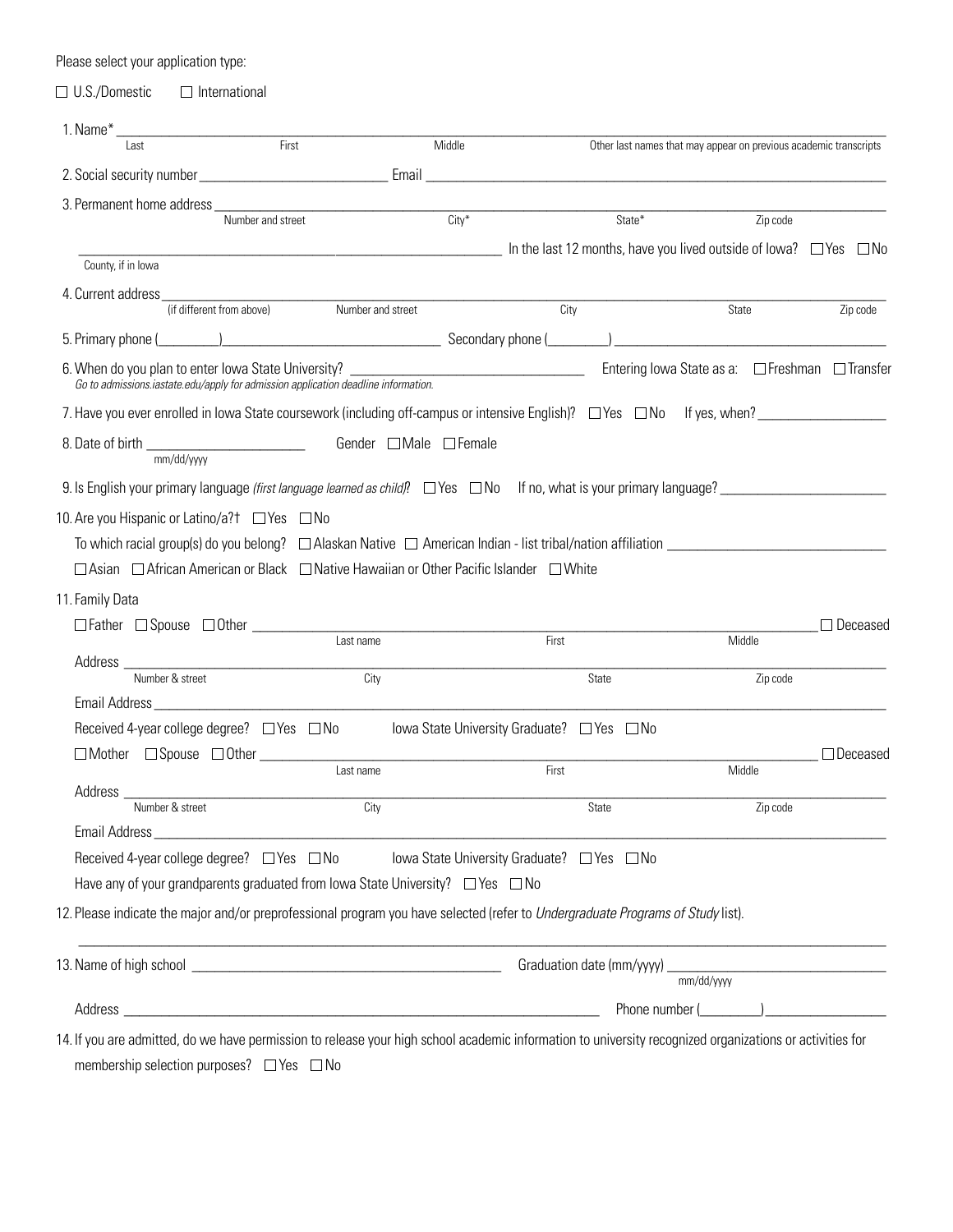15. If you have completed, or plan to complete, courses from other colleges or universities prior to entering Iowa State, please enter the name of each college.

*Request that each college send an official transcript to our office. (Incomplete information may result in the denial of this application or dismissal.)*

| School | City/State | ACT Codet | <sub>l</sub> From (mm/yyyy) | To (mm/yyyy) | Degree |
|--------|------------|-----------|-----------------------------|--------------|--------|
|        |            |           |                             |              |        |
|        |            |           |                             |              |        |
|        |            |           |                             |              |        |

Iowa Community College Degree Completion Institution **Exercise 2018** (See application instructions for more information)

For the colleges indicated above, please list all of the courses you have already completed as well as those courses you plan to complete prior to entering Iowa State. This does not include Advanced Placement (AP) courses. *(Please attach additional sheet if necessary.)*

| Course Name                  | Term and Year | Course Number  | Semester(s) or Credits |
|------------------------------|---------------|----------------|------------------------|
| Example: Intro to Psychology | Fall 2020     | <b>PSY 101</b> | 3 semester credits     |
|                              |               |                |                        |
|                              |               |                |                        |
|                              |               |                |                        |
|                              |               |                |                        |

16. If you have already graduated from high school, please give a chronological statement of your major activities for the two-year period immediately preceding your proposed entry to Iowa State.

| From (mm/yyyy) | To (mm/yyyy) | , Activity (Employment, Education, Etc.) | City and State |
|----------------|--------------|------------------------------------------|----------------|
|                |              |                                          |                |
|                |              |                                          |                |

17. Are you a veteran of, or currently serving in, the United States armed forces?<sup>†</sup>  $\Box$  Yes  $\Box$  No

If yes, check all that apply.  $\Box$  US Veteran  $\Box$  National Guard  $\Box$  Reservist

Currently serving active duty in a branch of the US military (Army, Navy, Air Force, Marines, Coast Guard)

Are you a child or spouse/domestic partner of a US Veteran or a currently serving US military member?  $\Box$  Yes  $\Box$  No

Are you eligible to receive military education benefits from the U.S. Department of Veterans Affairs?  $\Box$  Yes  $\Box$  No

#### 18.**You must respond to these questions or your application will not be processed. If your answer to either of the following two questions is yes, you must submit a full statement of relevant facts on a separate sheet attached to this application.**

- a. Have you ever been charged with or subject to disciplinary action for scholastic or any other type of misconduct at any educational institution?  $\Box$  Yes  $\Box$  No
- b. Do you have a pending criminal charge OR have you ever been convicted of a crime, made a plea of guilty or no contest, accepted a deferred judgment, or been required to register your name and home address with a local or state law enforcement agency? (Misdemeanor traffic offenses and charges which have been expunged pursuant to applicable law are exempt.)  $\Box$  Yes  $\Box$  No

 Note: Failure to fully disclose all criminal charges or disciplinary actions may result in withdrawal of admission. In addition, failure to report to the Office of Admissions any criminal charges or disciplinary actions that occur after you submit this application may also result in withdrawal of admission.

19. I certify that to the best of my knowledge, the information provided in this application is complete and true. I understand that falsification or omission of information is sufficient cause for denial of my application or dismissal from the university.

Signature of applicant Date of the control of the control of the control of the control of the control of the control of the control of the control of the control of the control of the control of the control of the control

Submit this application, your application fee (\$40), and all required transcripts to:

 $\_$  ,  $\_$  ,  $\_$  ,  $\_$  ,  $\_$  ,  $\_$  ,  $\_$  ,  $\_$  ,  $\_$  ,  $\_$  ,  $\_$  ,  $\_$  ,  $\_$  ,  $\_$  ,  $\_$  ,  $\_$  ,  $\_$  ,  $\_$  ,  $\_$  ,  $\_$  ,  $\_$  ,  $\_$  ,  $\_$  ,  $\_$  ,  $\_$  ,  $\_$  ,  $\_$  ,  $\_$  ,  $\_$  ,  $\_$  ,  $\_$  ,  $\_$  ,  $\_$  ,  $\_$  ,  $\_$  ,  $\_$  ,  $\_$  ,

Office of Admissions • Enrollment Services Center • Ames, Iowa 50011-2011

*\*These items are considered public information unless you request otherwise. †Responses to these items are optional and will not be used in admission consideration.*